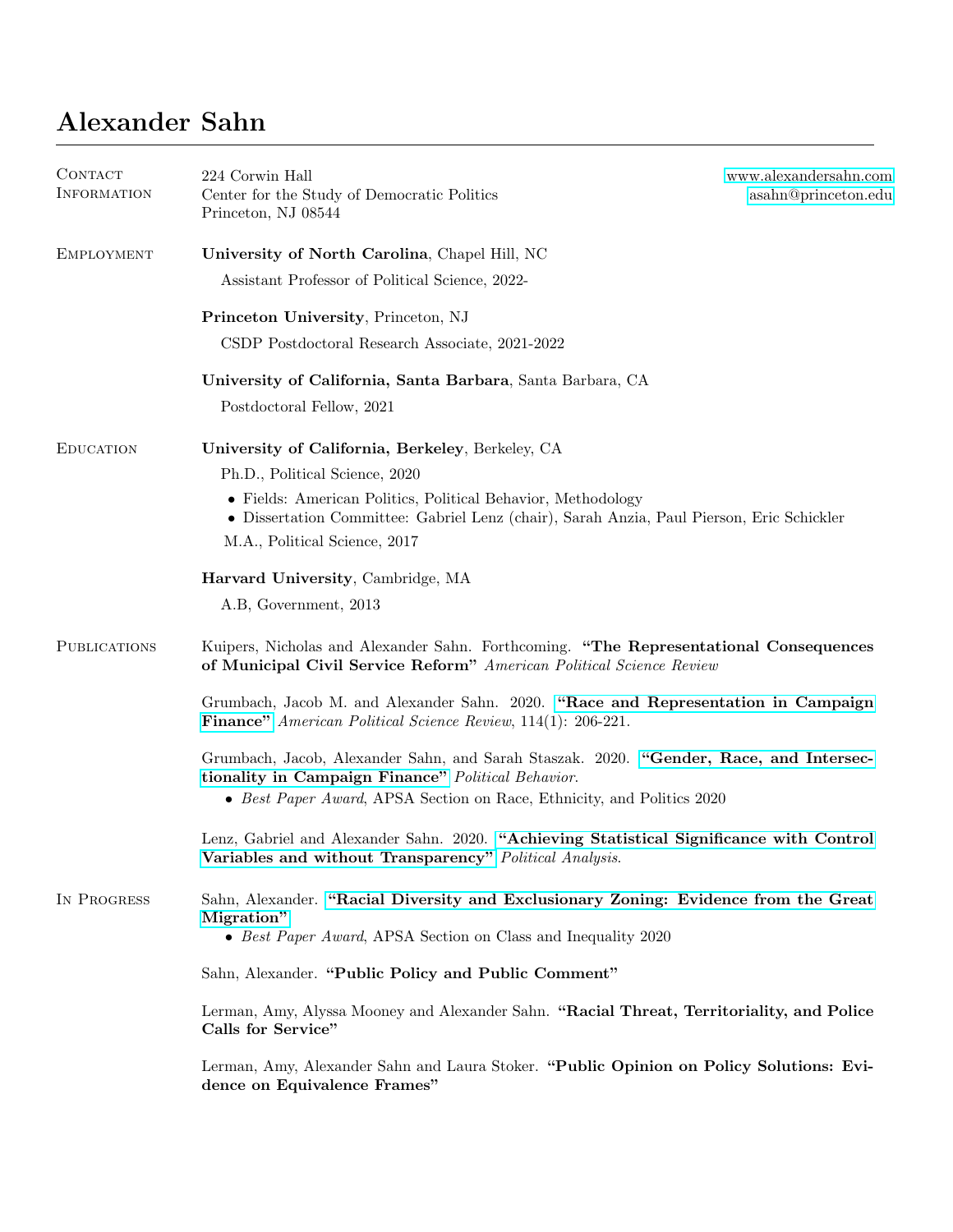|                                              | Mildenberger, Matto, Alexander Sahn, Chris Miljanich, Michelle A. Hummel, Mark Lubell, and<br>Jennifer Marlon. "Risk Salience and Intertemporal Welfare Trade-offs in Climate Policy-<br>making"                                                                                                                                                                                                                                                                                                                                                                                                                   |
|----------------------------------------------|--------------------------------------------------------------------------------------------------------------------------------------------------------------------------------------------------------------------------------------------------------------------------------------------------------------------------------------------------------------------------------------------------------------------------------------------------------------------------------------------------------------------------------------------------------------------------------------------------------------------|
|                                              | Mildenberger, Matto and Alexander Sahn. "The Effect of Policy Attributes on Policymaking<br>Incentives"                                                                                                                                                                                                                                                                                                                                                                                                                                                                                                            |
|                                              | Kennedy, Chris, Geoff Bacon, Alexander Sahn, and Claudia von Vacano. "Constructing Interval<br>Variables via Faceted Rasch Measurement and Multitask deep Learning: a Hate Speech<br>Application"                                                                                                                                                                                                                                                                                                                                                                                                                  |
| HONORS AND<br><b>AWARDS</b>                  | University of California, Berkeley<br>• Synar Graduate Research Fellowship, 2020                                                                                                                                                                                                                                                                                                                                                                                                                                                                                                                                   |
|                                              | • American Democracy Project Fellowship, 2019<br>• UC Berkeley Student Mentor & Research Teams (SMART) Grant, 2018.<br>• Berkeley Graduate Fellowship, 2015-2020.                                                                                                                                                                                                                                                                                                                                                                                                                                                  |
|                                              | Time-Sharing Experiments for the Social Sciences (TESS) Grant, with Amy Lerman and<br>Laura Stoker, 2019<br><b>SSMART Grant</b> , Berkeley Institute for Transparency in the Social Sciences, with Gabe Lenz, 2016<br>Thomas Temple Hoopes Prize, Harvard University, 2013                                                                                                                                                                                                                                                                                                                                         |
| TEACHING AND<br><b>MENTORSHIP</b>            | Tutor in Statistical Methods, UC Berkeley Political Science Department, 2016-2020<br>Quantitative Research Consultant, UC Berkeley D-Lab, 2018-2020<br>Mentor, UC Berkeley SMART Mentorship Program, 2018<br>Mentor, UC Berkeley Undergraduate Research Apprenticeship Program, 2018                                                                                                                                                                                                                                                                                                                               |
|                                              | Graduate Student Instructor:<br>• Introduction to American Politics, with Paul Pierson, Spring 2017<br>• Introduction to American Politics, with Rob van Houweling, Fall 2017                                                                                                                                                                                                                                                                                                                                                                                                                                      |
| ACADEMIC<br>AFFILIATIONS &<br><b>SERVICE</b> | Organizer, CSDP Conference on Housing Politics and Policy<br>Ph.D. Fellow, Berkeley Institute for Young Americans<br>Senior Data Science Fellow, UC Berkeley D-Lab<br>Affiliated Graduate Student, Institute of Governmental Studies<br>Affiliated Graudate Student, Citrin Center for Public Opinion Research<br>Coordinator, Berkeley IGS Poll, 2018<br>Coordinator, Research Workshop in American Politics, 2017-2018, 2022<br>Referee for: American Political Science Review, American Journal of Political Science, Journal of<br>Politics, World Politics, Political Analysis, Political Research Quarterly. |
| PRESENTATIONS                                | American Political Science Association, 2017-2019, 2021<br>Midwest Political Science Association, 2017-2019<br>Southern Political Science Association, 2017<br>Western Political Science Association, 2017-2018<br>Berkeley Research Workshop in American Politics, 2017-2019<br>Berkeley Institute for the Transparency in the Social Sciences, 2017<br>Local Political Economy Conference, 2020<br>Princeton Center for the Study of Democratic Politics, 2021                                                                                                                                                   |